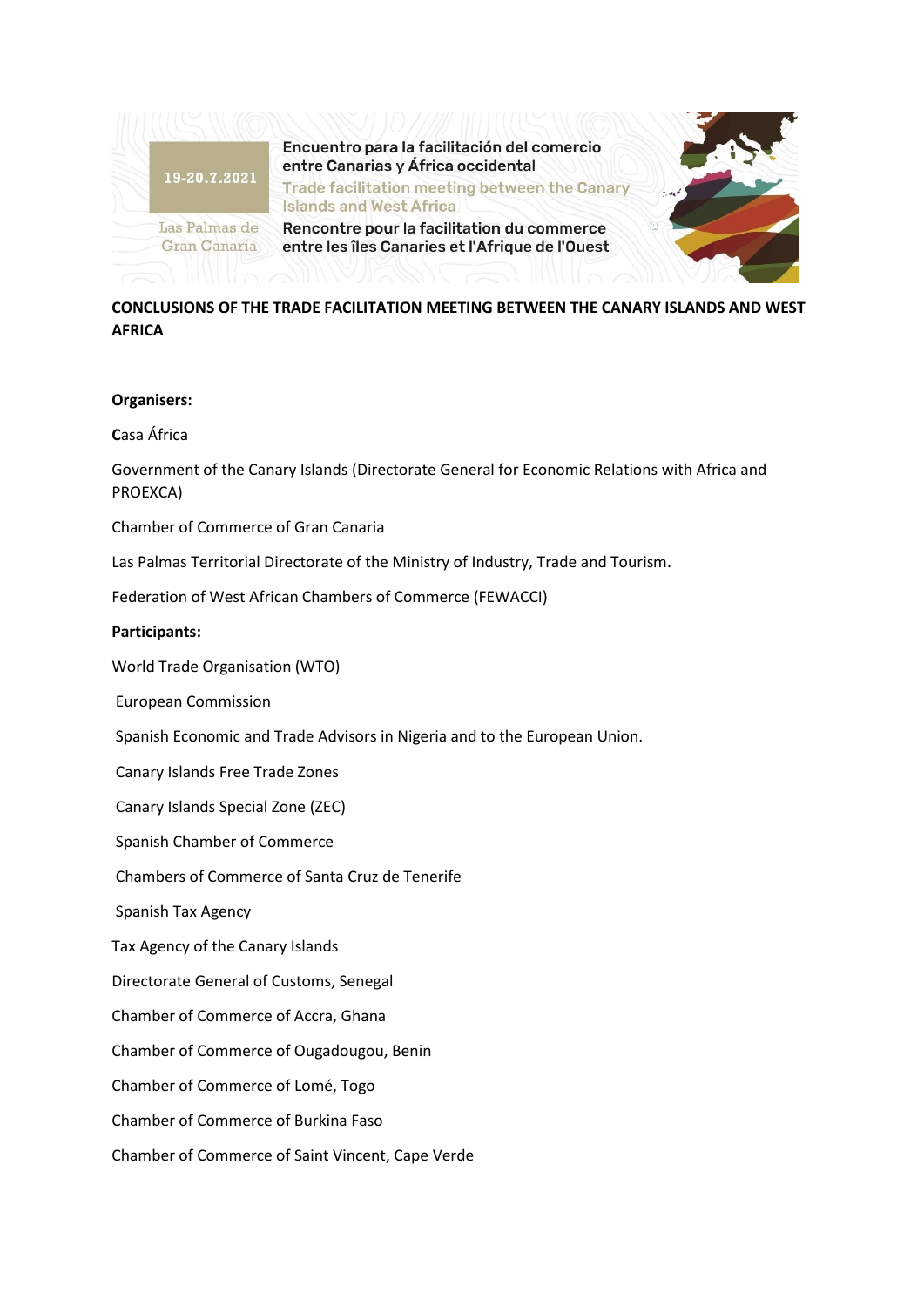Madeira Chamber of Commerce

Cape Verde Trade Invest

Agence de promotion des PME (ADEPME), Senegal

Ghanaian businesswoman

## **The role of the Canary Islands as a bridge to West Africa :**

The Canary Islands are a natural setting to serve as a bridge and meeting point for relations between the EU and West Africa.

The Canary Islands' geographical affiliation with Africa and their political affiliation with the European Union make the archipelago a natural ally for Africa.

The Canary Islands are in a privileged position as the European Union is Africa's main trading partner.

The emergence of various sectors on the continent places the Canary Islands and its companies in an advantageous position to find opportunities:

-Industrialisation process

-Emerging sectors related to digital development and entrepreneurship.

-Blue economy (WTO fisheries)

-Agricultural sector

-Tourism and its services

The experience of the Canary Islands in the tourism sector makes it a driving force for the other sectors and a potential meeting point between the know-how acquired in the islands and the development of the sector on the mainland (as demonstrated in Cape Verde).

The joint work of all public institutions in the Canary Islands is essential:

Public institutions must be tools to support the establishment of companies in Africa.

Chambers of Commerce should play a key role, establishing alliances with African chambers through FEWACCI and facilitating meetings between Canarian and African companies.

The role played by the free zones of the Canary Islands is very important, as they offer fiscal and commercial advantages and are an attraction for the installation of companies in the Canary Islands. They are points of economic development in the islands.

Stress the need for public-private partnerships and optimise the advantages we have precisely because of the unique nature of the Canary Islands: ZEC, REF, free zones...

The Canary Islands must be in a state of permanent observation of the evolution of the regional integration and customs union processes in the region, in a double perspective.

On the one hand, due to the important commercial opportunities that may arise on the mainland for the export of goods, services or establishment in these countries for Canary Islands companies (OUT), in addition to the use of policies aimed at attracting foreign direct investment (FDI) to the Canary Islands due to the opportunities in the area of influence (IN)